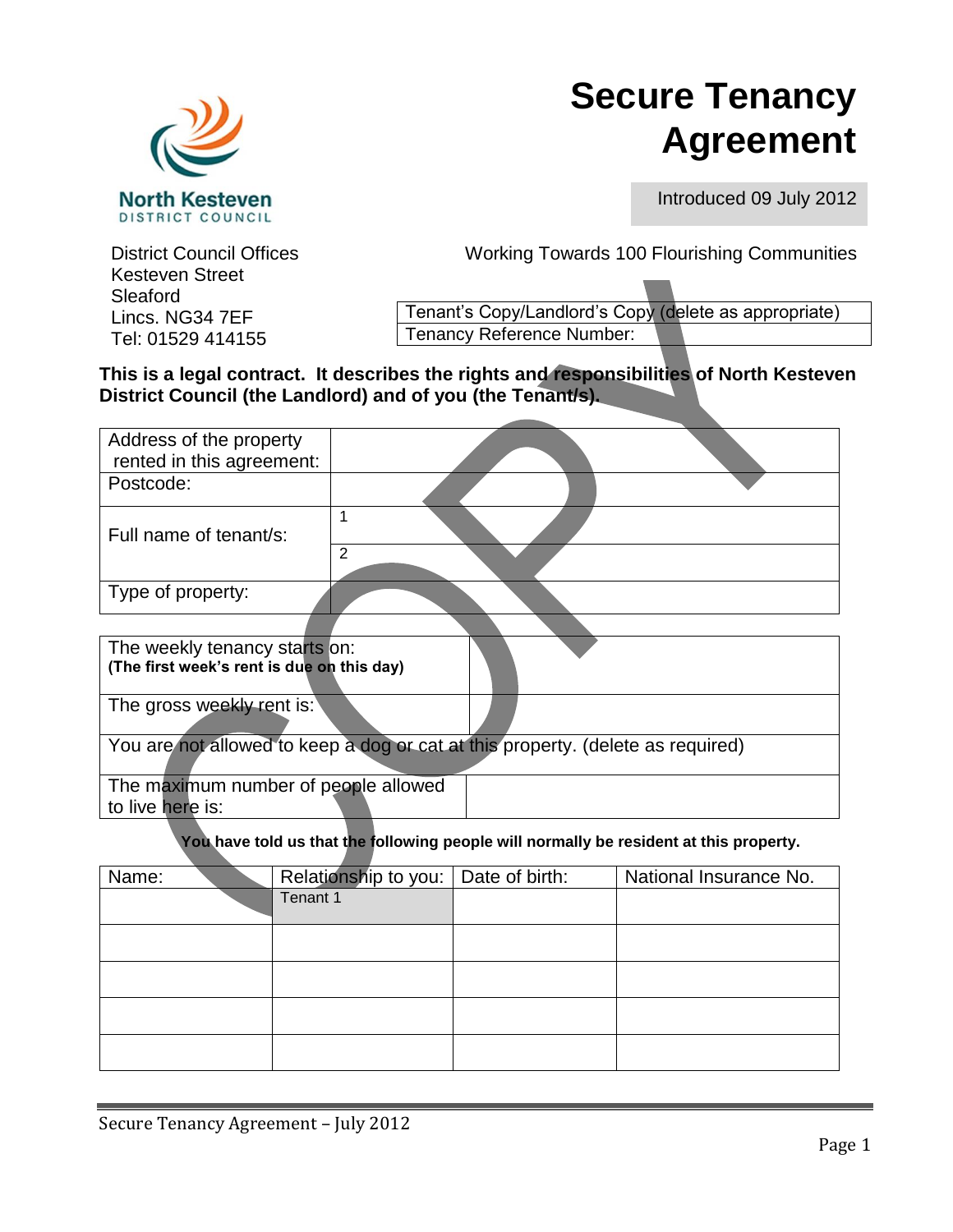# **Contents**

# **Secure Tenancy Agreement**



**We are committed to ensuring that everyone has fair and equal access to our services regardless of their race, gender, ethnicity, sexual orientation, religion of belief, nationality, age, marital status or disability.**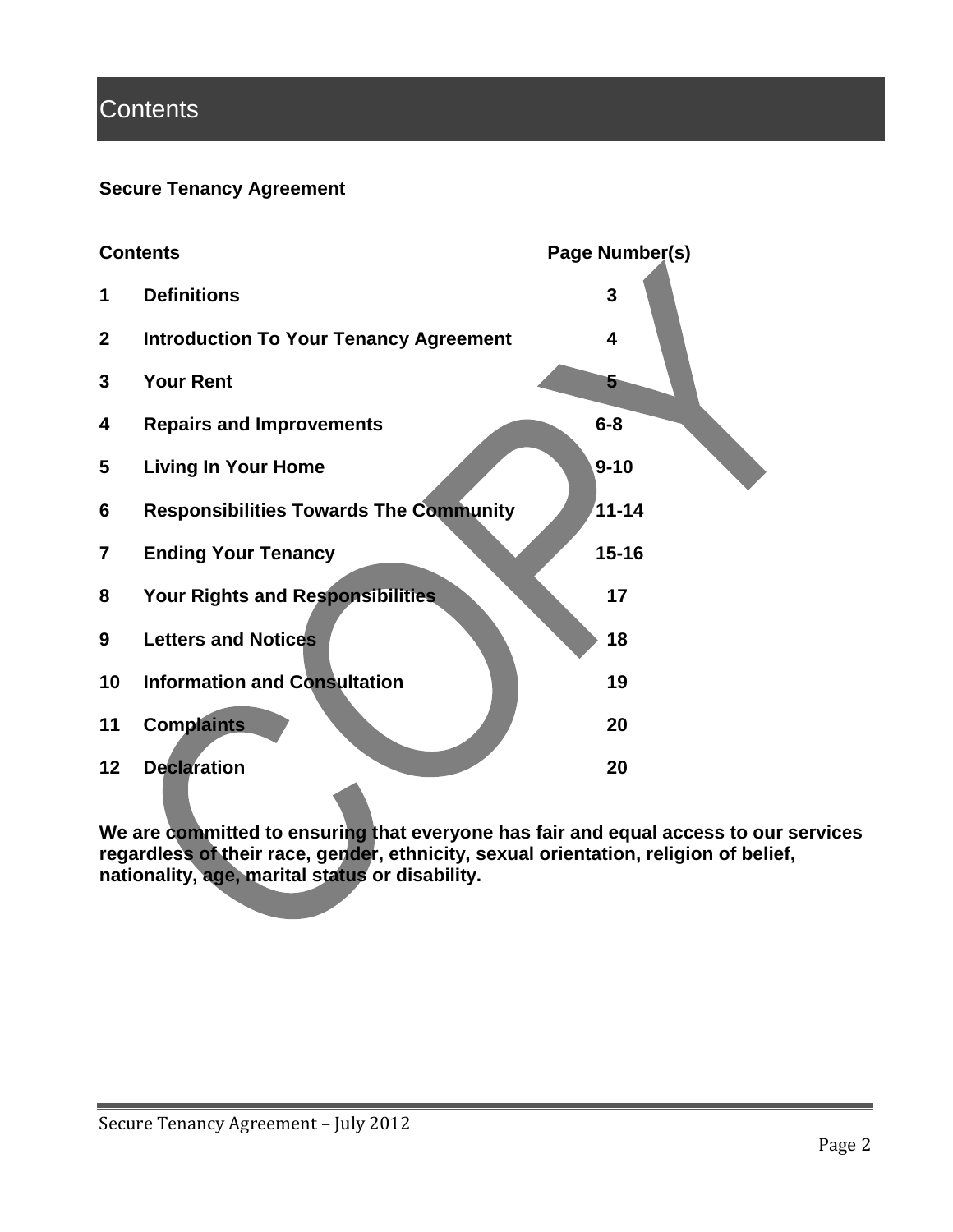# **Section 1 Definitions**

# **1. Definitions of Terms Used In This Agreement**

#### **Agreement in writing**

A letter from us giving you permission to do certain things.

### **Assign**

To legally transfer the whole or part of your tenancy to another person.

#### **Divorce, Nullity of Marriage**

Ways of ending a marriage through court proceedings.

#### **Exchange**

To swap your secure tenancy with a tenant of another local authority or a housing association.

#### **Garden**

Any land you rent with the property including lawns, hedges, flower beds, trees, shrubs, outside walls and fences.

#### **Home, Property**

The property you live in (shown in this agreement), including any garden and outbuildings

#### **Improvement**

Any alterations or addition to the property intended to improve the property.

### **Injunction**

A court order, which can legally require you to do something, or not to do something.

### **Judicial Separation**

A form of legal separation of partners in a marriage.

### **Lodger**

A person who pays you money to let them live with you in the property, but does not have an exclusive right to any part of the property. They will get sort of service such as cooking and cleaning.

### **Landlord, We, Our, Us, The Council**

North Kesteven District Council and/or the Council's officers and agents.

# **Neighbours**

Your neighbours include everyone living in the locality, including people who own their own homes and housing association tenants.

# **Partner**

A husband, wife or civil partner or someone who lives with you as husband or wife or as if they were a civil partner.

#### **Reasonable Time**

This means between 8am and 7pm when we may contact you.

### **Relative**

Parents, children, grandparents, brothers, sisters, uncles, aunts, nephews, nieces, steprelatives.

#### **Shared Areas**

The parts of the building, which all tenants can use. For example, halls, stairways, entrances, landings, shared gardens, lawns and landscaped areas.

#### **Sub-let**

Sub-letting means that someone pays you rent to have exclusive right to part of your home. They will usually do their own cooking and cleaning. You cannot sub-let the whole of your property.

#### **Tenant, You, Your**

The secure tenant or joint tenant(s) or North Kesteven District Council.

#### **Transfer**

A move by an existing North Kesteven District Council tenant from one North Kesteven District Council property to another North Kesteven District Council property.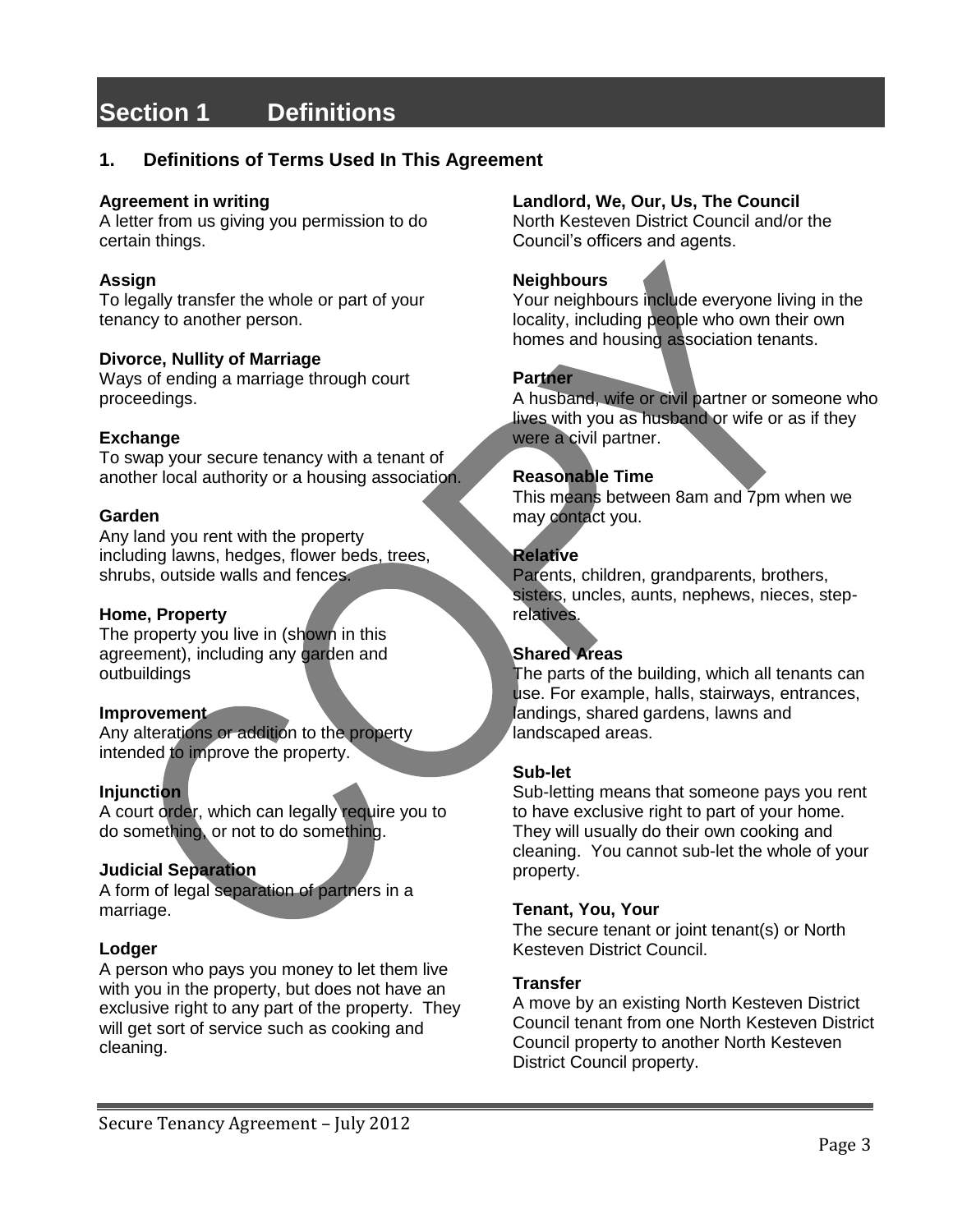# **Section 2 Introduction to Your Tenancy Agreement**

**This agreement is a legal contract. It sets out the rights and responsibilities of North Kesteven District Council (the Landlord) and of you (the Tenant/s). By signing the agreement you agree to accept the terms and conditions.** 

- 2.1 Your tenancy agreement is a set of written rules to which everyone must adhere. Its main aim is to ensure a good relationship between you, the Council and your neighbours. It is the most important document relating to your tenancy. You should read it carefully, and make sure you understand it, before accepting this tenancy.
- 2.2 This agreement makes you a secure tenant provided that you occupy the property as your only or principal home or, where the tenancy is a joint tenancy, at least one of the joint tenants occupies the property as their only or principal home. While this tenancy remains secure we cannot take back your home and end your tenancy, or move you to another home without first getting a Possession Order from the County Court.

**This agreement gives you the right to live in the property. We will not interfere with this right unless any of the following apply:**

- 2.2.1 **You break any of the conditions in this agreement. If you do, we will take legal action to force you to meet the conditions, or we will ask the court for permission to evict you.** For example, not paying the rent, causing a nuisance, harassment or damaging the property, use of violence, including domestic violence.
- 2.2.2 **We built or adapted the property for a person with physical disabilities and:** you no longer need that type of property and we need it for someone with physical disabilities.
- 2.2.3 **We need to carry out redevelopment or major repairs to the property which we cannot do unless you move out.** You may have to move out of your home temporarily or permanently to allow substantial emergency repair works, or modernisation, or redevelopment works. You will be offered a suitable alternative home or temporary accommodation, and you will normally be entitled to help with moving and/or compensation payments.
- 2.2.4 **You find another home and stop using the property as your main home.**

### 2.2.5 **There is any other reason under the Housing Act 1985, the Housing Act 1996 or any future law.**

- 2.3 If you have a joint tenancy, each of you will have equal rights over the tenancy and each will be responsible for meeting the obligations of the tenancy, including paying the rent. This means that if one joint tenant does not pay we can take action against all joint tenants.
- 2.4 If you apply for, and are eligible for, support under the Supporting People Scheme we will ask you to agree to a variation of this Tenancy Agreement as a condition of receiving support. We will provide you with full written details of the changes we want to make and the reason for, and effect of, those changes.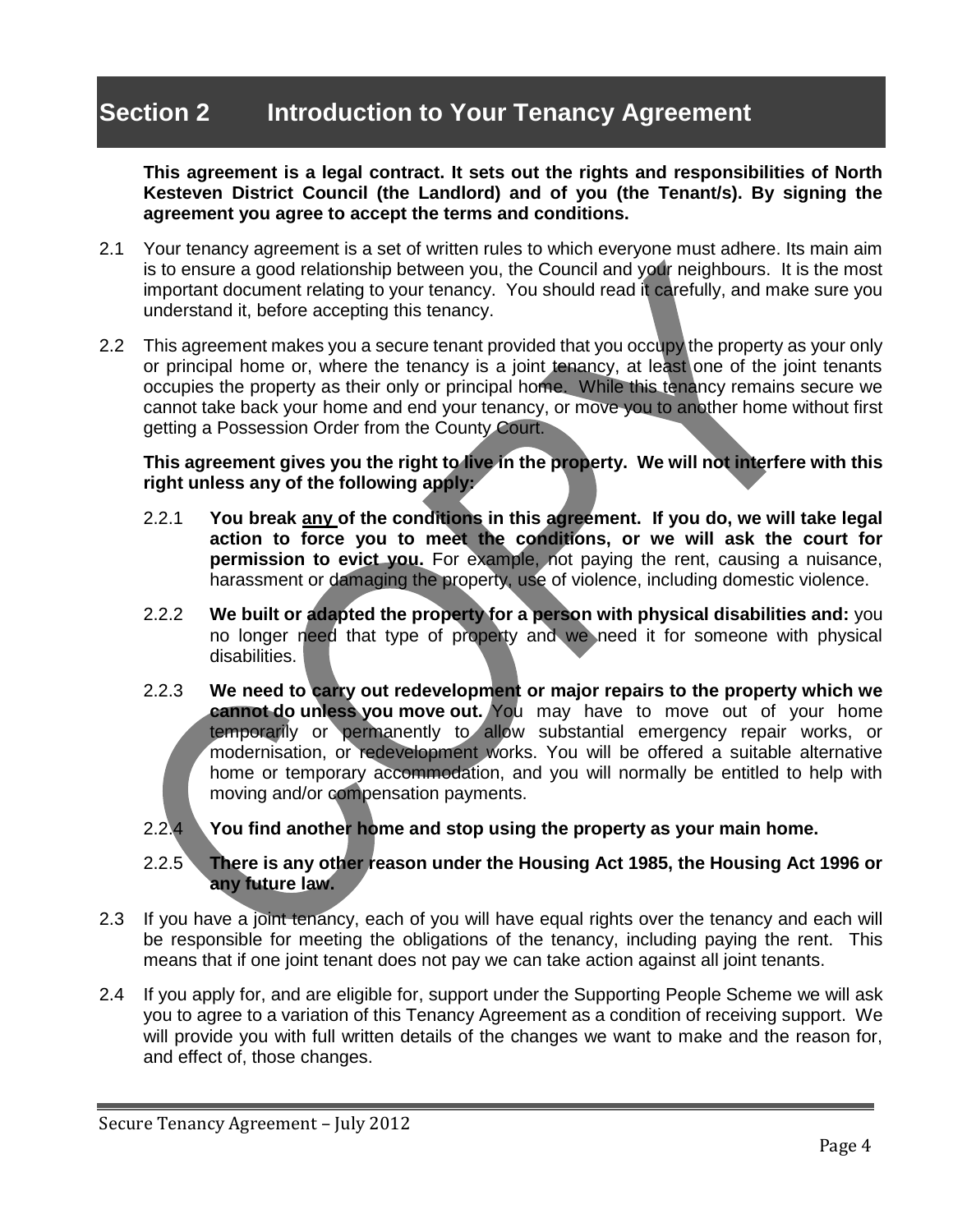# **Section 3 Your Rent**

- 3.1 **You are responsible for ensuring the rent is paid for your home. You may be entitled to Housing Benefit but it is your responsibility to make a claim and to provide any information that the Housing Benefits Section needs to calculate your claim.**
- 3.2 The full rent shown in the agreement is payable and is due on the Monday of each week. If you choose to make payments that are not made weekly on the day they are due, for example monthly or fortnightly payments, these must be made in advance and this includes payments that are made through the bank.
- 3.3 The rental charge on your home is shown on your rent statement. This will be sent to you quarterly. If you are charged an amount for additional services, these will be shown separately.
- 3.4 Your rent only includes charges that are specifically shown on your rent statement. You are responsible for paying other costs yourself. These other costs include, but are not limited to, Gas, Electricity, Water and Sewerage, Oil, Council Tax, Telephone and other service charges.
- 3.5 We insure the building and the permanent fittings. The cost of this is included in the rent. This does not include your contents. You are recommended to insure your belongings.
- 3.6 There are four 'non-collection weeks' during each year. We will confirm these weeks to you each year.
- 3.7 Tenants with rent owing (arrears) must continue to pay during the 'non collection weeks' and will be responsible for ensuring that payment reaches us on time.
- 3.8 If your tenancy starts in a 'non-collection week' we will tell you when you must start to pay rent.
- 3.9 If your tenancy ends during a 'non-collection week' you will not be entitled to any refund of rent you have already paid.
- 3.10 If you do not ensure your rent is paid we can apply to the County Court for a Possession Order to evict you from your home.
- 3.11 All joint tenants are responsible for the rent, and any rent arrears. We will not divide these up unless this is part of a court order – for example, as part of a divorce or separation.
- 3.12 Rents are normally reviewed every 12 months. This usually takes effect on the first Monday in April. We will give you at least four weeks' notice of any change. If you do not wish to pay the changed rent, you can end your tenancy.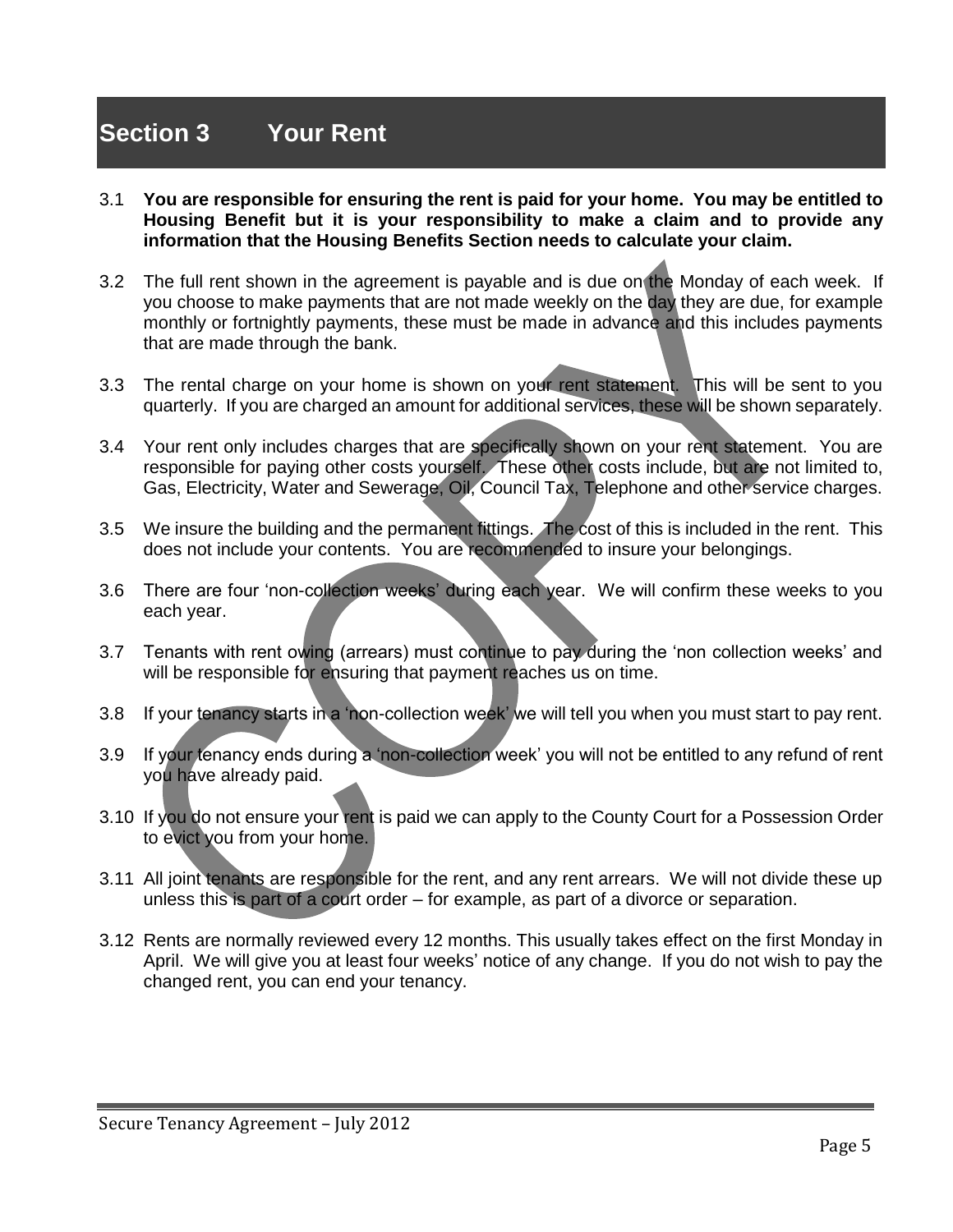# **Section 4 Repairs and Improvements**

# **Council's Responsibilities**

- 4.1 We must keep your home in good condition and external decoration. We are responsible for maintaining the structure and exterior of the property in good repair. This includes the following:
	- 4.1.1 Outside your home:
		- The roof, foundations, outside walls, outside doors;
		- Drains, gutters and external pipes;
		- External doors, external door frames, window sills, window catches, sash cords, glazing putties, window frames – including necessary painting and decoration;
		- Pathways, steps leading to entrances to the building;
		- Chimneys and chimney stacks (but not including sweeping);
		- Boundary fencing (if installed by us);
		- Installations for rubbish disposal; and
		- Sheds rented from the Council. Sheds will only be replaced at the discretion of the Council.
- 4.1.2 Inside your home:
	- The plumbing system, including pipe-work, tanks, stopcocks, taps, cisterns and toilets, basins and baths;
	- Skirting boards, doors and door-frames, hinges, locks, door jambs, thresholds, letter boxes, and door handles;
	- Floors (but not floor coverings), internal walls and ceilings (but not including painting and decoration);
	- Council installed kitchen fittings;
	- Heating equipment and water heating equipment (for example, boilers, radiators and storage heaters);
	- Fireplaces and fitted fires;
	- Electrical wiring, plug sockets, light fittings and switches but NOT, except as stated above, fittings and appliances for making use of such supplies. (Cookers in Group Dwelling Schemes, and light bulbs in common parts are the Council's responsibility);
	- Gas pipe-work
- 4.1.3 Communal parts of blocks of flats or houses such as the following:
	- Corridors, common stairways, halls and entrances (including necessary painting and decoration), entry-phones, and stairways lighting;
	- Communal areas and open spaces owned by the Council as landlord; and
	- Other facilities which may be provided for the convenience of tenants, such as play areas, laundries and drying areas.
- 4.2 We will paint the outside of your home at regular intervals.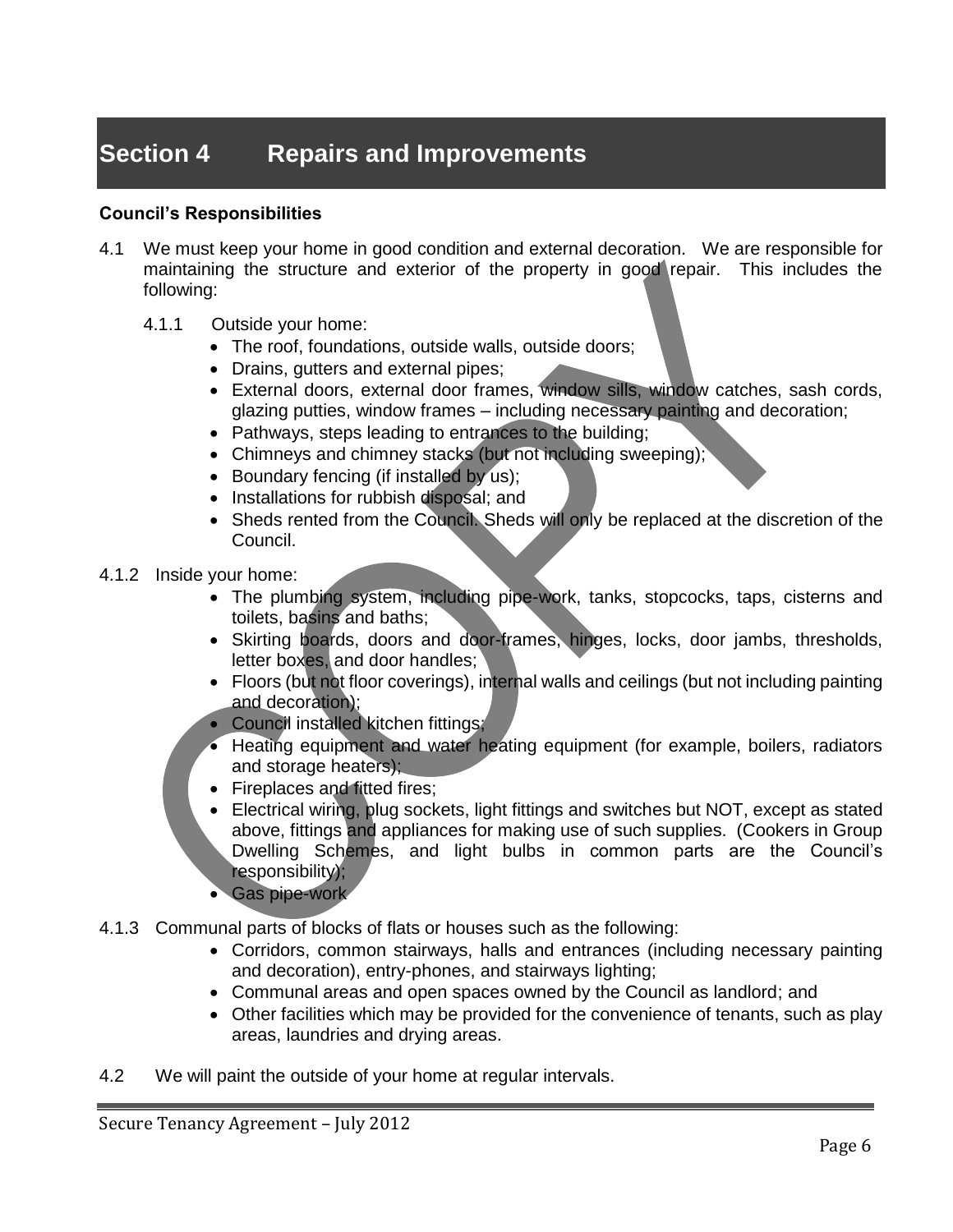- 4.3 We will clean out gutters, at the Council's discretion.
- 4.4 We will do repairs in a reasonable time.
- 4.5 We will give you or send you written confirmation of your request for a repair
- 4.6 We will clear up after a repair. We will leave the decoration as close as possible to how it was before the work was done.

# **Tenants' Rights**

- 4.7 The following rights apply if you continue to be a secure tenant.
	- 4.7.1 You have the right to get repairs done on time.
	- 4.7.2 You have the right to put in your own improvements such as central heating, a shower or a gas fire – and to decorate the outside of the property. But you must get our agreement in writing before doing any work like this. We will not refuse permission unless there is a good reason. For some improvements you may also need planning permission and building regulation approval. We may insist on certain conditions before giving you permission.
- 4.8 If you make an improvement you can ask us to repair and maintain it for you. If we agree to do this, we may increase your rent to cover the extra costs of repair and maintenance. Ask us for more information.

- 4.9 You must report any faults or damage affecting the property as soon as reasonably practical. Details of how to report repairs are given in your Tenants' Handbook. You must tell the Council as soon as reasonably practicable if someone (for example, Anglian Water) wants to dig up the garden or land around the Property. Except in the case of an emergency, you must not give agreement to this without having first obtained the Council's agreement in writing.
- 4.10 You must pay for the repair or replacement of any items of Council property which you, your family or visitors have damaged – if that damage was caused either deliberately or by neglect, for example smashed windows, or broken doors, or damage caused by not reporting a leaking pipe. The cost may be changed on top of your rent.
- 4.11 You must allow Council workers, or people sent by the Council, into your home to inspect and carry out repairs and improvements, at reasonable times, after receiving written notice from us, or verbal notice in the case of emergencies. You agree that we may break into the property in case of emergency. In emergencies we will need access immediately. If you do not let us in, you could be putting yourselves and your neighbours at risk. In these circumstances we can take legal action to enter your home. You may have to pay the costs and you may be prosecuted for obstruction.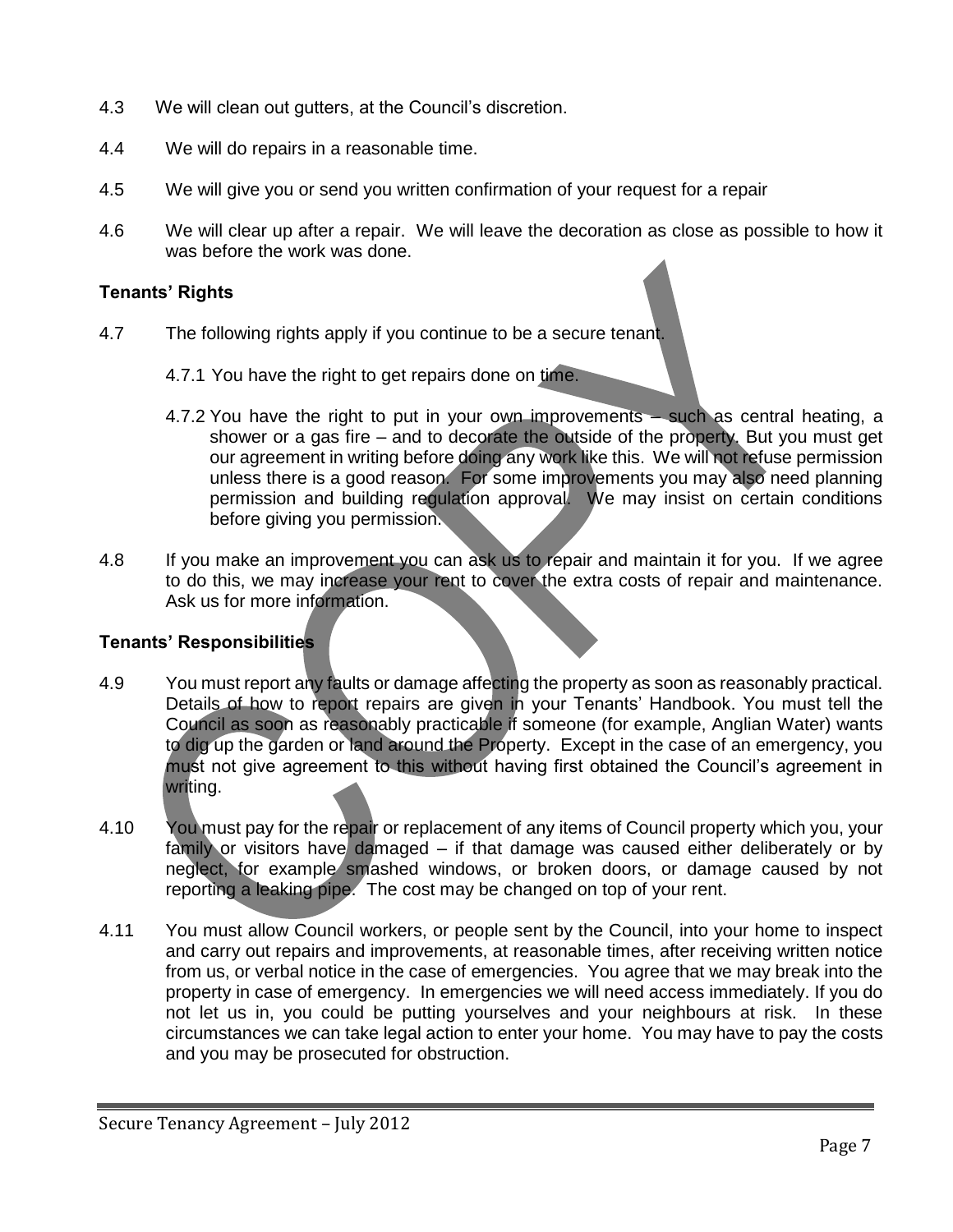- 4.12 We have a legal duty to maintain or service some equipment in your home, for example under the Gas Safety Regulations. You must allow Council workers, or people sent by the Council, into your home to carry out this work, at reasonable times after receiving written notice from us, or verbal notice in the case of emergencies, when we will need access immediately. If you do not let us in you could be putting yourselves and your neighbours at risk. In these circumstances we can take legal action to enter your home. You may have to pay the costs and you may be prosecuted for obstruction. The person who calls at your home will show you their official identification.
- 4.13 You are responsible for decorating inside your home and keeping it clean.
- 4.14 You are responsible for repairing and maintaining your own equipment such as cookers or washing machines and any improvement you have put in yourself (unless you have an agreement for us to repair and maintain it).
- 4.15 You must obtain agreement in writing from the Council before making any alterations to the property and its fixtures or fittings, e.g. removing walls, bathroom fittings, specialist adaptations.
- 4.16 If you make an improvement or alterations to your home (including decorations to the outside) without our agreement in writing we may ask you to return the property to how it was before. If you don't do this work, we will do the work and you must pay for it.
- 4.17 You must not put structures such as sheds, garages, pigeon lofts, fish-ponds, aerials or satellite dishes anywhere on your property without our agreement in writing. We will not withhold our agreement unreasonably, but we may set certain conditions.
- 4.18 When we give our agreement for you to make an improvement or alterations to your home we may make certain conditions. These conditions will be reasonable. You must comply with any conditions, which we impose.

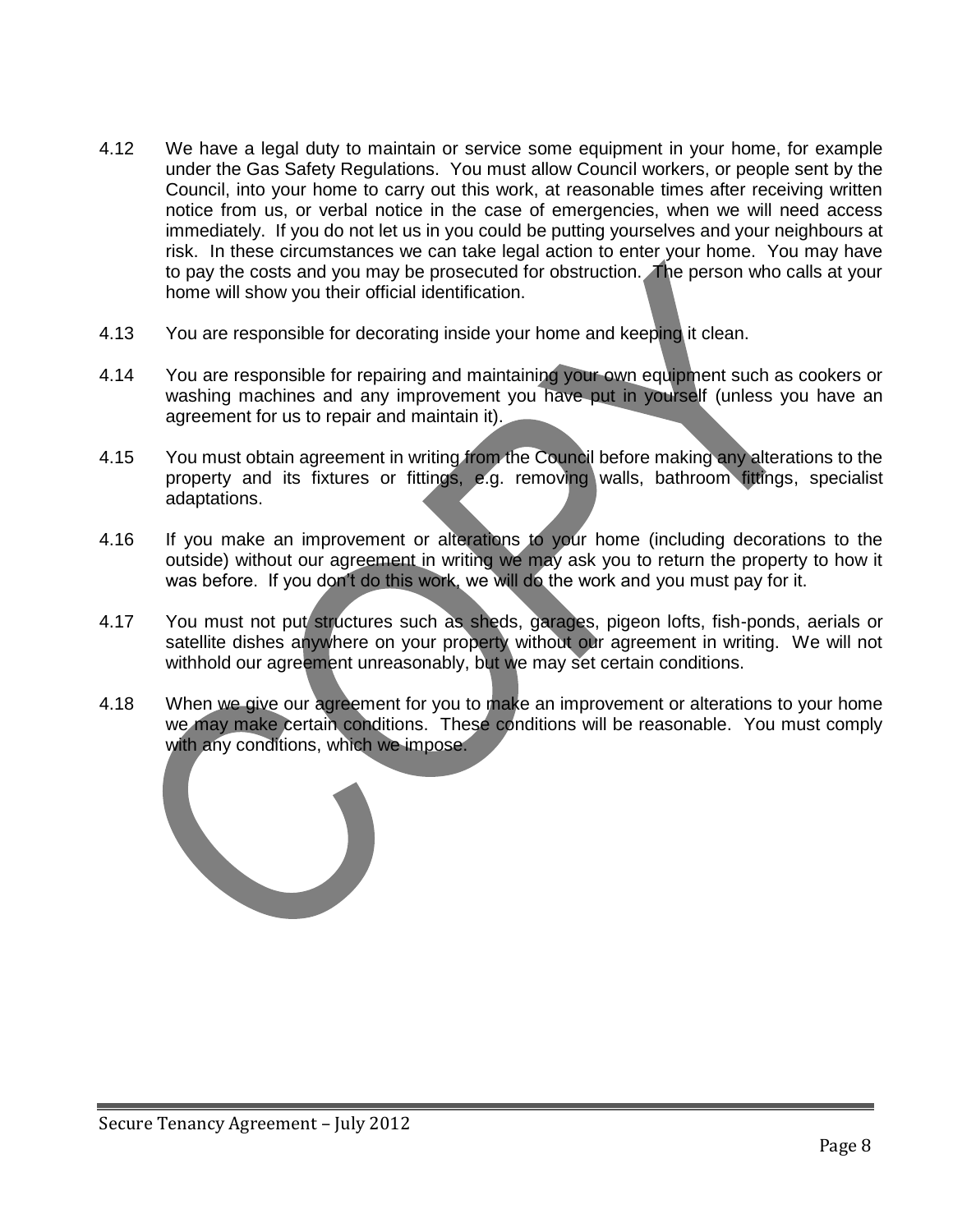# **Section 5 Living in Your Home**

### **Tenants' Rights**

- 5.1 You have the right to take in lodgers if this does not cause overcrowding. However, it is advisable for you to let us know first. You must inform the Council Tax and Housing Benefits departments, if applicable, of anyone moving into, or leaving your home.
- 5.2 You have the right to sub-let part of your home but, you must get our agreement in writing first. You do not have the right to sub-let the whole of your property. If you do sub-let all of it, your tenancy will no longer be secure. You are advised to contact the Housing Benefit department for advice.
- 5.3 When a tenant dies, there is a statutory right of succession for joint tenants and spouses and civil partners providing that there has been no previous succession. The Council will also allow a contractual right of succession for the tenant's parent, grandparent, child, grandchild, brother, sister, uncle, aunt, nephew or niece providing they have lived as a member of the tenant's household for the twelve months preceding the tenant's death and providing also that there has been no previous succession. The rules for succession are complicated; if you are unsure of your rights you should ask for more detailed advice.

- 5.4 You must occupy the property as your principal or only home. If you expect to be absent for over two months, you must inform us and ensure the rent is paid.
- 5.5 You must not assign, sub-let or exchange your home, or any part of it without agreement in writing.
	- 5.5.1 If you write to us asking for our agreement to sub-let part of your home, we will:
		- Not unreasonably refuse your request;
		- Write and give you reasons for our decision; and
		- Explain that if you feel we have unreasonably refused your request you can appeal to the County Court.
	- 5.5.2 Other than a mutual exchange, we will only agree to an assignment of your tenancy if a Court grants an order relating to your home in the case of:
		- Divorce or relationship breakdown;
		- Nullity of marriage;
		- Judicial separation; or
		- If the Court makes an order relating to your home under schedule 1 paragraph 1 of the Children Act 1989, or any other future legislation that allows assignments.
- 5.6 You must not have more people living in your home than the maximum number allowed. The maximum number of people allowed to live in your home is shown on your tenancy agreement. If the overcrowding is as a result of the increase in the size of your family living with you, you should apply to us for a house transfer. We will try to get you a larger house. In this circumstance only, we will not treat you as being in breach of this condition. However,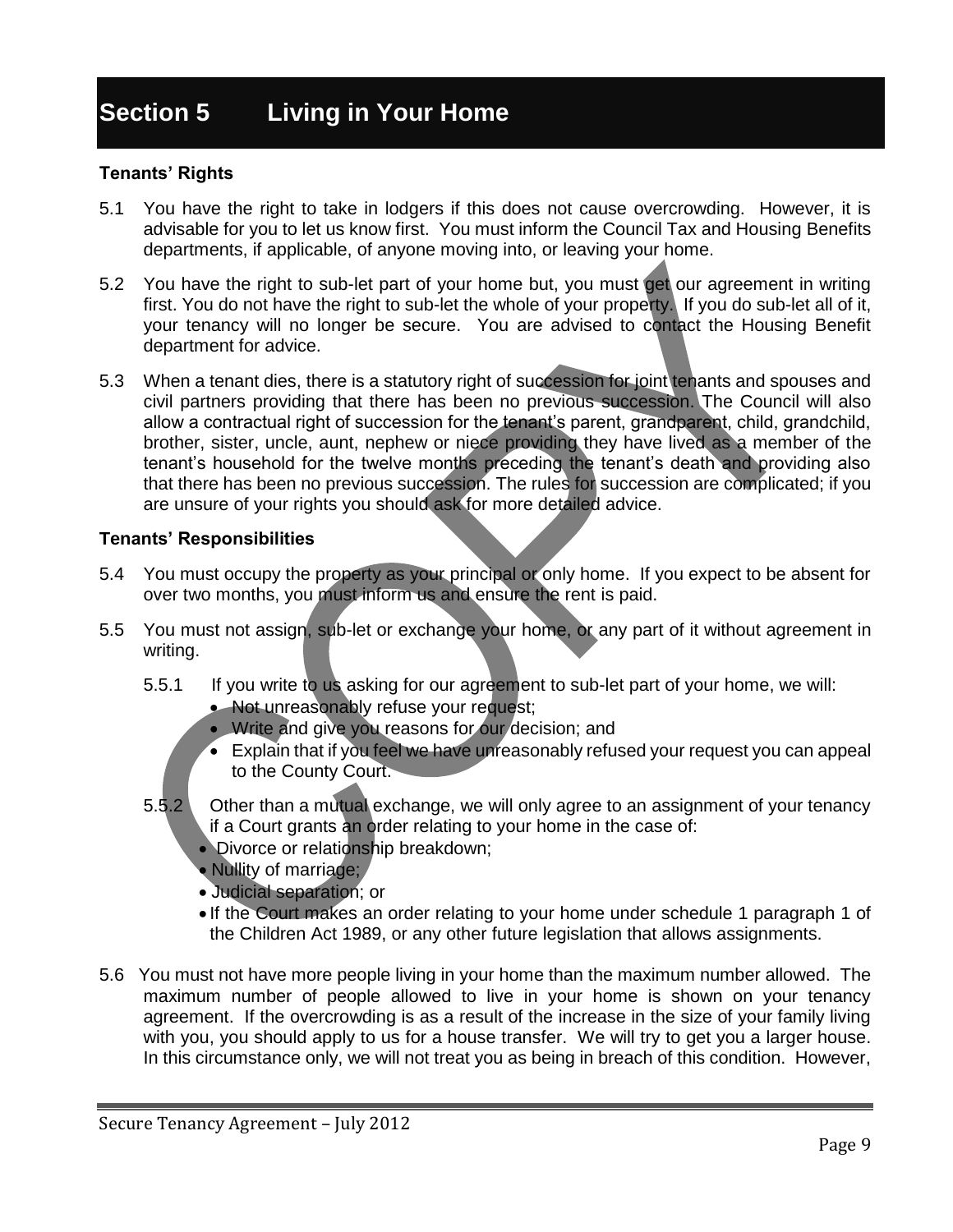if we offer you suitable alternative accommodation you must agree to take it unless there are good reasons for not taking it.

5.7 You must keep the inside of your home, and the whole of any garage or shed (if provided) in a reasonable decorative order, clean and free from health hazards and in a safe and reasonable condition. You are responsible for, and must remove, any deteriorating structure belonging to you (such as a garden shed or garage) from the property.

### **Council's Rights**

5.8 There are special circumstances when we have the legal right to take possession of your home:

### **Each case will be looked at sympathetically and any special circumstances will be taken into account.**

- 5.8.1 We can move you if the property has special adaptations for (or is suitable for) a disabled or elderly person and there is no elderly or disabled person living there. But, we only do this in very exceptional cases – if the property is needed by another elderly or disabled person who has nowhere suitable to live. Even if it does happen, you will be offered another suitable home before you have to move out.
- 5.8.2 If you die, and the tenancy passes to a relative other than your husband or wife, and the home is larger than they need, we may offer them a more suitable home. If they refuse a reasonable offer we may take action through the Court to gain possession of the property.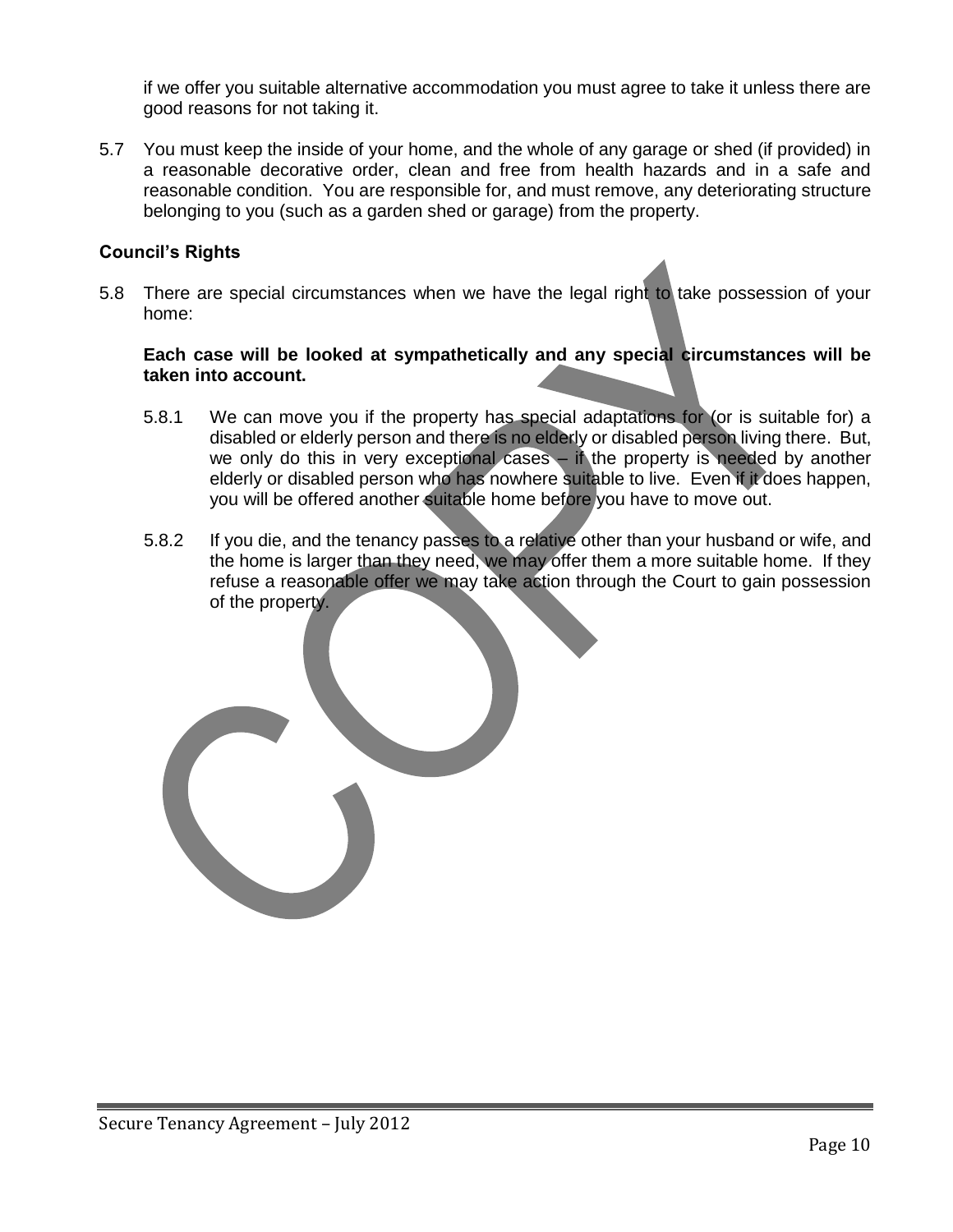# **Section 6 Responsibilities Towards the Community**

- 6.1 You are responsible for the behaviour of every person (including children) living in or visiting your home. You are responsible for them in your home, on surrounding land, in communal areas (stairs, landings, entrance halls, paving, shared gardens, parking areas) and in the neighbourhood and locality around your home.
- 6.2 You, and they, must not cause a nuisance, annoyance or disturbance to any other person in the locality. Examples of nuisance, annoyance or disturbance include (but are not limited to):
	- Loud noises (at any time of the day or night) this includes, but is not limited to, music, TV and DIY tools;
	- Arguing and door slamming;
	- Dog barking and fouling;
	- Offensive drunkenness:
	- Selling drugs or drug abuse;
	- Rubbish dumping; and
	- Playing ball games inconsiderately close to someone else's home.
- 6.3 You, and they, must not harass any other person. Harassment includes any action that causes alarm or distress to another person for whatever reason. This includes that person's race, colour or ethnic origin, nationality, gender, sexuality, disability, age, religion or other belief or other status. Examples of harassment include, but are not limited to:
	- Offensive behaviour or language;
	- Using or threatening to use violence;
	- Using abusive or insulting words or behaviour;
	- Damaging or threatening to damage other persons' home or possessions;
	- Writing threatening, abusive or insulting graffiti;
	- Doing anything that interferes with the peace, comfort or convenience of other people;
	- Doing anything which interferes with the lawful duties and actions of Council staff.
- 6.4 You, and they, and anyone acting on your, or their behalf, must not subject any Council employees, agents or representatives or the Council to any physical or verbal abuse in the course of carrying out the landlord's responsibilities. This includes acts which are likely to injure, intimidate, cause alarm or distress either in your home, on surrounding land, in communal areas (stairs, landings, entrance halls, paving, shared gardens, parking areas) in the neighbourhood and locality around your home or in any other Council property or Council building. This clause applies to all adults, as well as to children under 18 years.
- 6.5 You, and they, must not use your home or any shared area for any illegal or immoral activity. This includes, but is not limited to the following; selling drugs, alcohol or cigarettes, using or permitting the use of Controlled Drugs (as defined by the Misuse of Drugs Act 1971), handling stolen goods, prostitution, running a brothel, illegal betting and illegal gambling.
- 6.6 You, and they, must not bring into the property or store in the property any type of firearm or firearm ammunition unless you have a permit and are complying with the terms of that permit.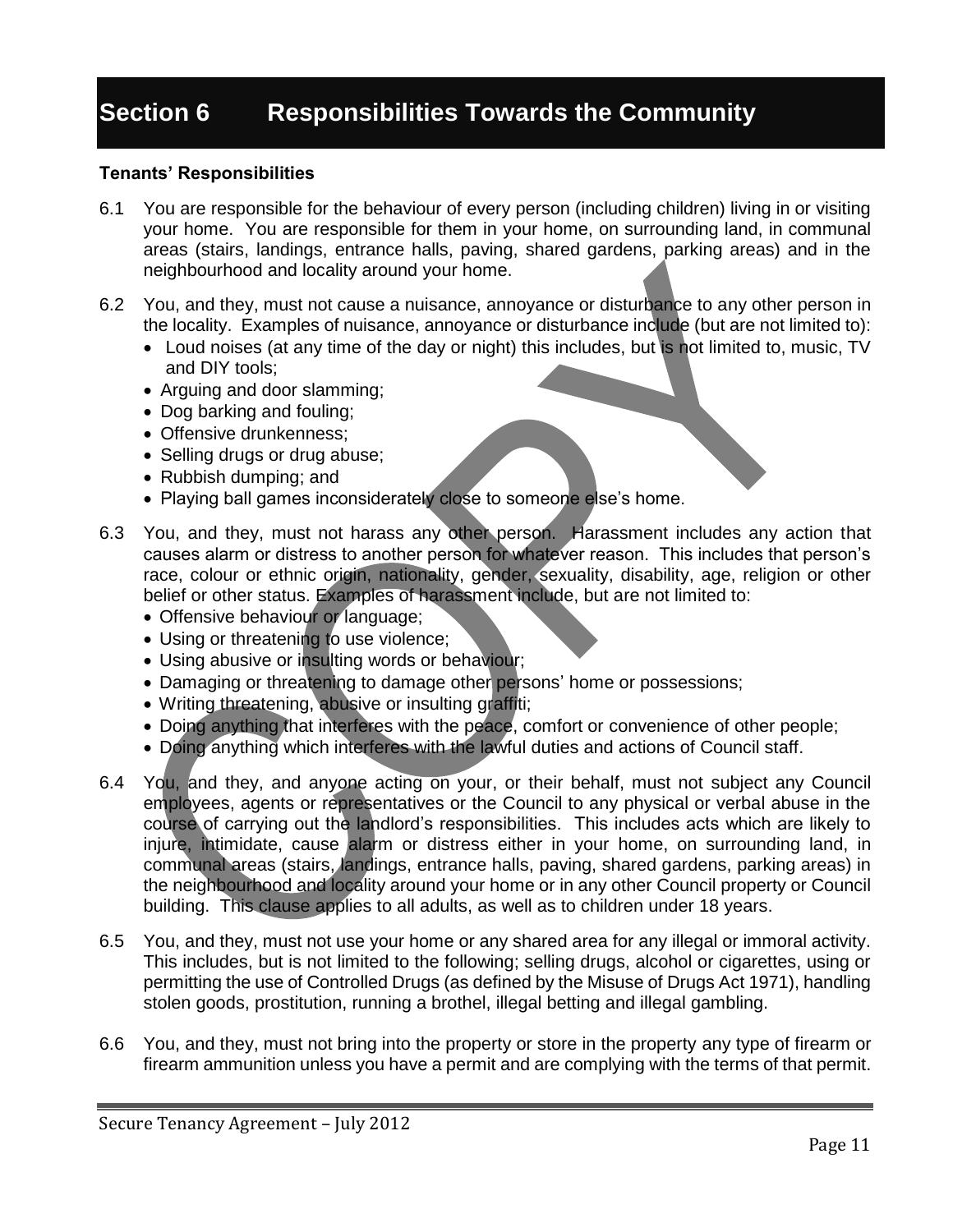In addition, you, and they, must not use any air rifle, pistol, crossbow or other similar weapon within the property, (including the garden) or in the vicinity of the property.

- 6.7 You, and they, must not damage, deface, or put graffiti on Council property. You will have to pay for any repair or replacement. The costs may be charged on top of your rent.
- 6.8 You, and they, must not interfere with security and safety equipment in communal blocks doors must not be jammed open and strangers should not be let in without identification.
- 6.9 You must not inflict or threaten violence, including domestic violence, against any other person (they could be living with you or in another Council home). You must not harass or use mental, emotional or sexual abuse to make anyone who lives with you leave the home.

### 6.10 **Pets**

- 6.10.1 Some of the properties are unsuitable for keeping dogs and cats so you must not keep a dog or cat in these properties. If this applies to your home this will be indicated on the front of this Tenancy Agreement. Guide dogs and hearing dogs are excluded from the "No Dogs" clause.
- 6.10.2 In all other properties, our permission is not needed for keeping a reasonable number of fish, small rodents, reptiles, birds or similar, provided that they are kept safely and do not cause a nuisance to neighbours. You must first get our written permission before keeping any other pets or creatures and you will be asked to complete a Pet Agreement Form and you must comply with the RSPCA Footprint Standard, a copy of which is available on request.
- 6.10.3 No dangerous dogs are permitted to be kept in the Property. These are dogs which are recorded on the Dangerous Dogs Act 1991, as amended by Dangerous Dogs Amendment Act 1997, or by any future legislation. For example: Pit Bull Terriers, Japanese Tosa, Dogo Argentio, Dogo Brasileiro.
- 6.10.4 If you keep a dog, you must ensure that your garden is properly fenced and kept clean.
- 6.10.5 You must not mistreat or neglect any animal kept at the Property. You must not carry out any breeding activity at the Property.
- 6.10.6 You must not keep wild animals in the property without our consent, as defined in the Dangerous Wild Animals Act 1976 as amended in 1984, for example lizards and snakes.
- 6.11 You must co-operate with us and your neighbours to keep any communal areas, such as corridors, stairways and entrances, clean, tidy and clear of obstruction.
- 6.12 You must not run a business from your home without our agreement in writing. We will not normally refuse permission unless the business would cause a nuisance or might damage the property. Planning Permission may also be required.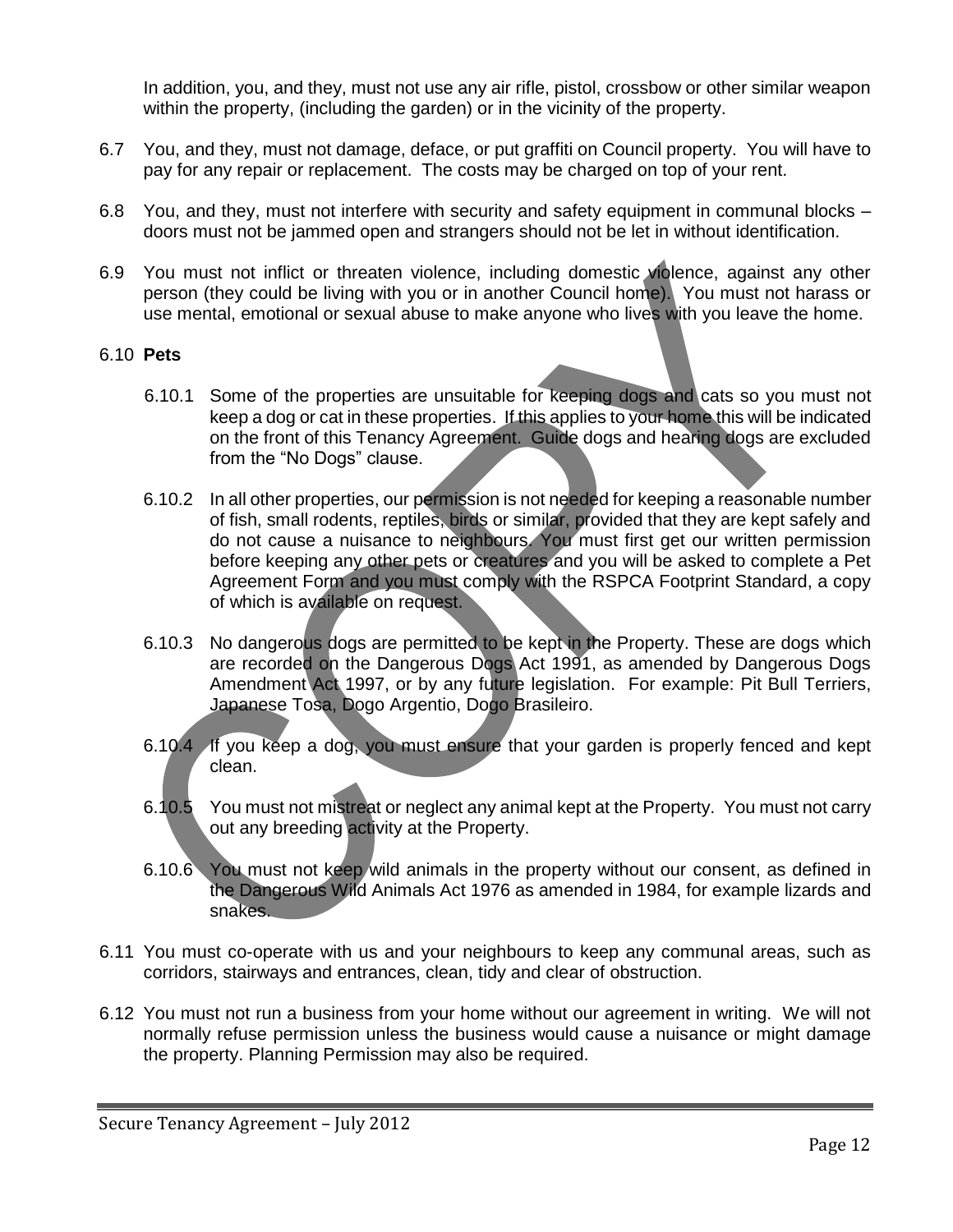- 6.13 You must not park a vehicle anywhere on your property without our consent except on a "hardstanding" (a driveway or paved area intended for parking). You and your visitors must not park anywhere that would obstruct emergency services, or cause a nuisance, or on grass verges or footpaths. You must not store a vehicle anywhere on your property without our prior consent.
- 6.14 You must not drive over or allow anyone else to drive over any open plan or grassed area to gain access to the property and you must not take a vehicle onto the property unless a proper crossover has been provided and approved by the highways authority.
- 6.15 You must not repair a motor vehicle on the property, common parts, communal areas or land around the property, except for the routine maintenance of a motor vehicle regularly used by you or other resident of the property.
- 6.16 You must not park, or allow to be parked, an uninsured, illegal, untaxed or un-roadworthy vehicle on any land around your home, without our agreement in writing. This also includes vehicles for which you have made a SORN (Statutory Off-Road Notification). We will not unreasonably withhold our permission.
- 6.17 You must not park any caravans, boats or trailers, or any similar vehicle, on the land around your home unless you have previously obtained our agreement in writing.
- 6.18 You must keep your garden tidy by cutting the lawn, trimming the hedges and shrubs, and keeping the garden clear of rubbish, and you must carry out any trimming works to trees that we reasonably request. If the garden is overgrown – and there is no good reason why you can't clear it –we can clear it and charge you for the work. Reduced rates are available for a grass cutting service if the Council accepts that you are vulnerable by reason of age, health or disability. You must obtain permission in writing before planting any trees or hedges, including Lleylandi. We will not unreasonably withhold permission but may set some conditions.
- 6.19 You must not keep or use bottled gas, paraffin, petrol or any other dangerous material in your home, shed, garage or in communal areas unless it is stored and used safely to avoid the risk of leaks, fire or explosion. If you need to use and store oxygen cylinders because of a medical conditions, you must inform the Council and agree suitable storage arrangements. If you do not keep such material safely we can enter the property and remove it. You must pay for the costs of removal and any costs of disposal on demand.
- 6.20 We are responsible for the maintenance of any smoke detectors or carbon monoxide detectors that we have provided and are wired to the mains. You are responsible for cleaning these, regular testing and replacing batteries if needed. You are responsible for the maintenance of any additional detectors that have not been supplied and fitted by us.
- 6.21 If your home has solid floors or floor tiles and you damage these by fitting carpet grippers we will charge you when you leave.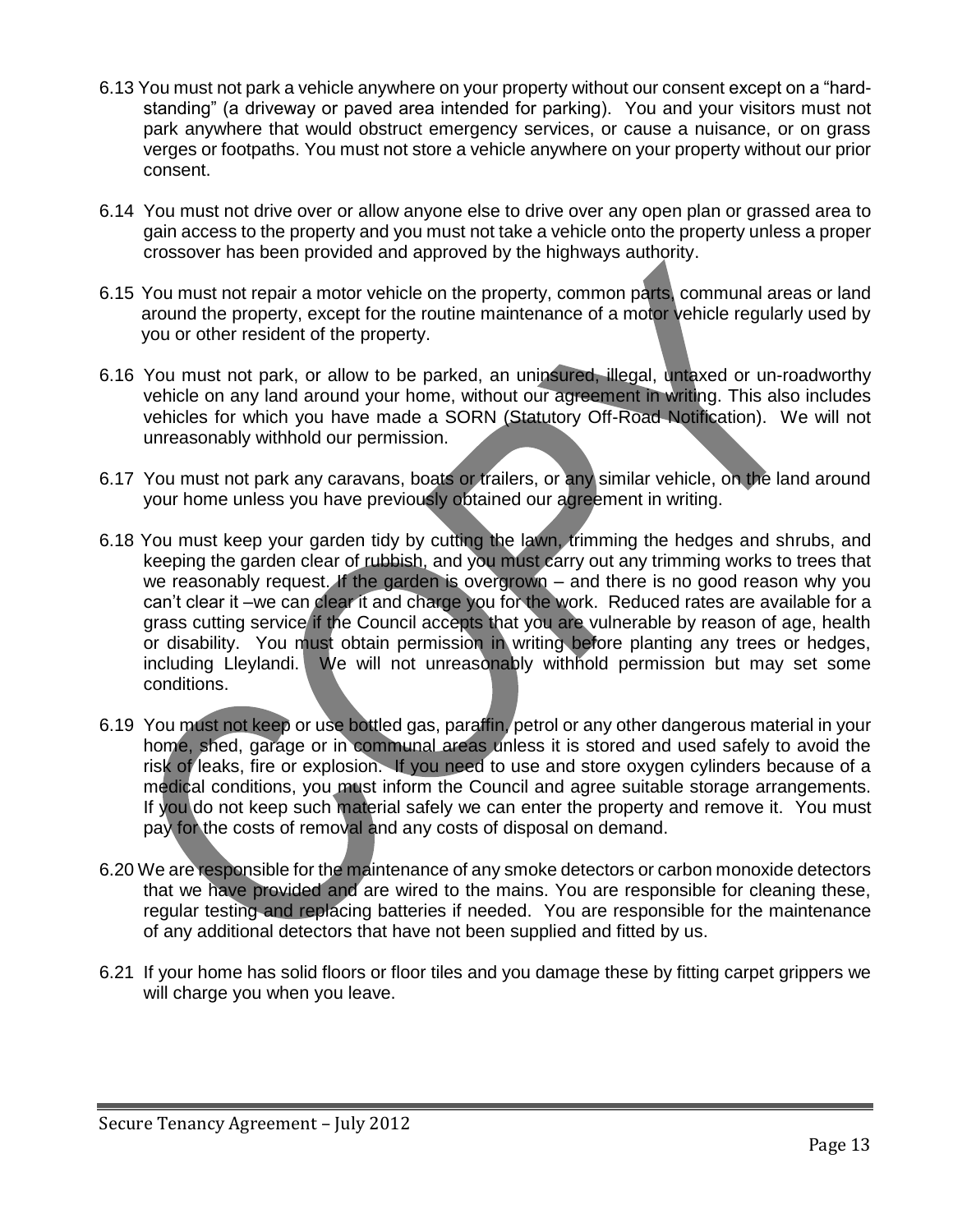# **Council's Responsibilities**

- 6.22 We must give you help and advice if you report nuisance or harassment. We will look into your complaint and decide what action to take.
- 6.23 We must do everything possible to ensure that you retain the quiet enjoyment of your property, by enforcing these tenancy conditions.
- 6.24 We will answer any request that you make for our agreement within a reasonable time, and if we refuse your request we will set out our reasons for doing so.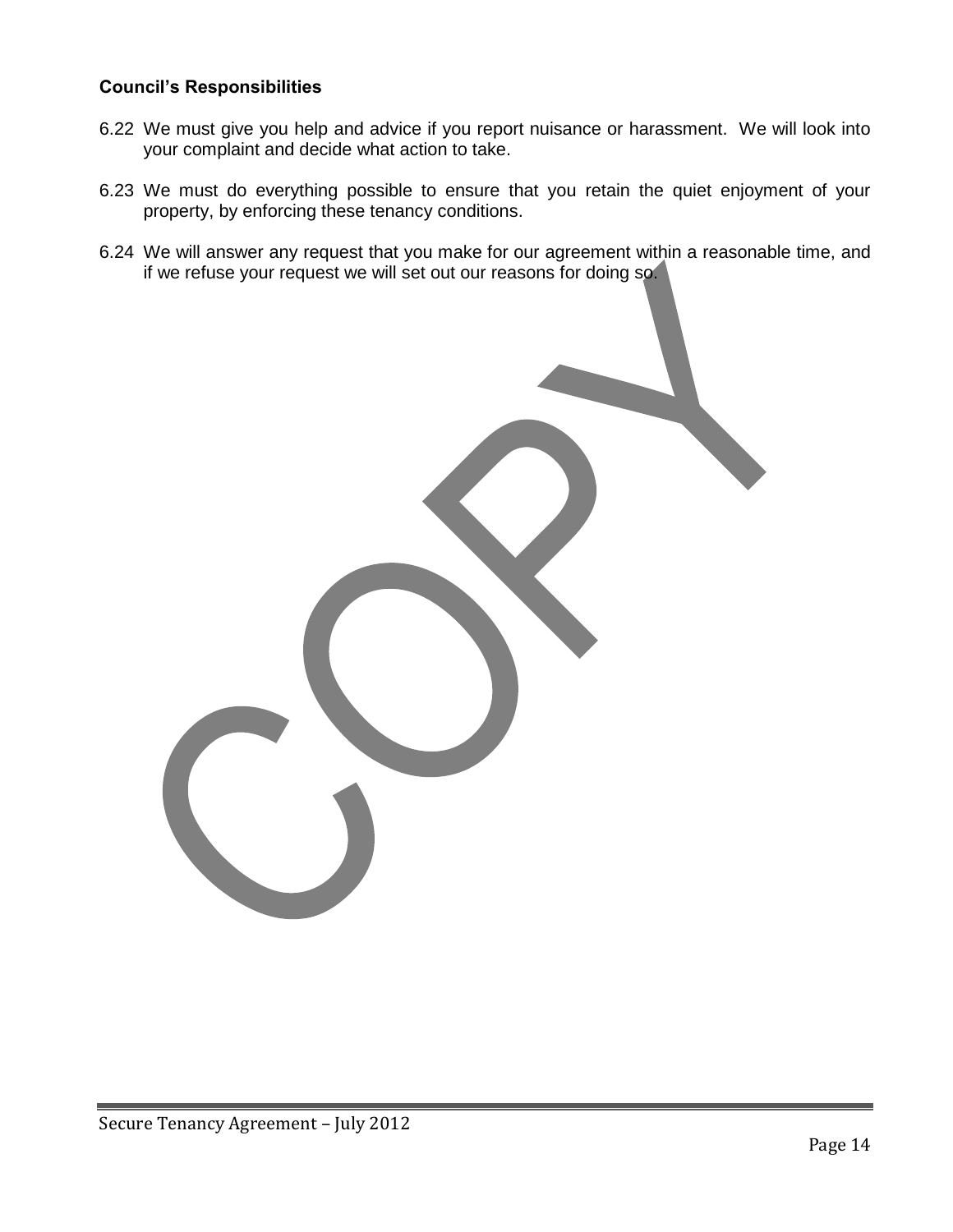# **Section 7 Ending your Tenancy**

- 7.1 You must give us at least four weeks' written notice if you wish to end your tenancy and leave your home. If you are joint tenants, one joint tenant can end the tenancy for all joint tenants by giving us four weeks' written notice. This four week notice period must end on a Sunday. You do not have to use an official form, but a letter must contain:
	- Your name;
	- Your address;
	- Your signature, which must be dated;
	- The name, address and signature of a witness, who must also date their signature (the witness cannot be a relative);
	- The date you want the tenancy to end; and
	- The address you will be moving to.
- 7.2 You must leave the property clean, cleared, secure and ready for the next tenant. You must leave all electric fires, alarms and personal alarm pendants that are provided by the Council in the property where you vacate. If you fail to do this we may charge you when you leave. The costs that we charge will be reasonable.
- 7.3 You must not leave any of your belongings behind we can dispose of them after we have given you written notice, or if after taking reasonable steps to do so, we cannot find you. You may be charged the costs of disposal.
- 7.4 You must pay for the repair or replacement of any items if the damage had been caused deliberately (or by neglect) by you, your family, or your visitors.
- 7.5 You must pay your rent up to date before you leave your home.
- 7.6 You must return all your keys to the Housing Office by noon on the Monday your tenancy ends. We will charge you any costs that we have to pay out as a result of you failing to return your keys. The costs that we charge you will be reasonable.
- 7.7 You must leave us a forwarding address, and inform us of the names of the utilities companies who supply your home.
- 7.8 You must not leave anybody else living in your home when you move out, unless we have agreed in writing to assignment or exchange of your tenancy.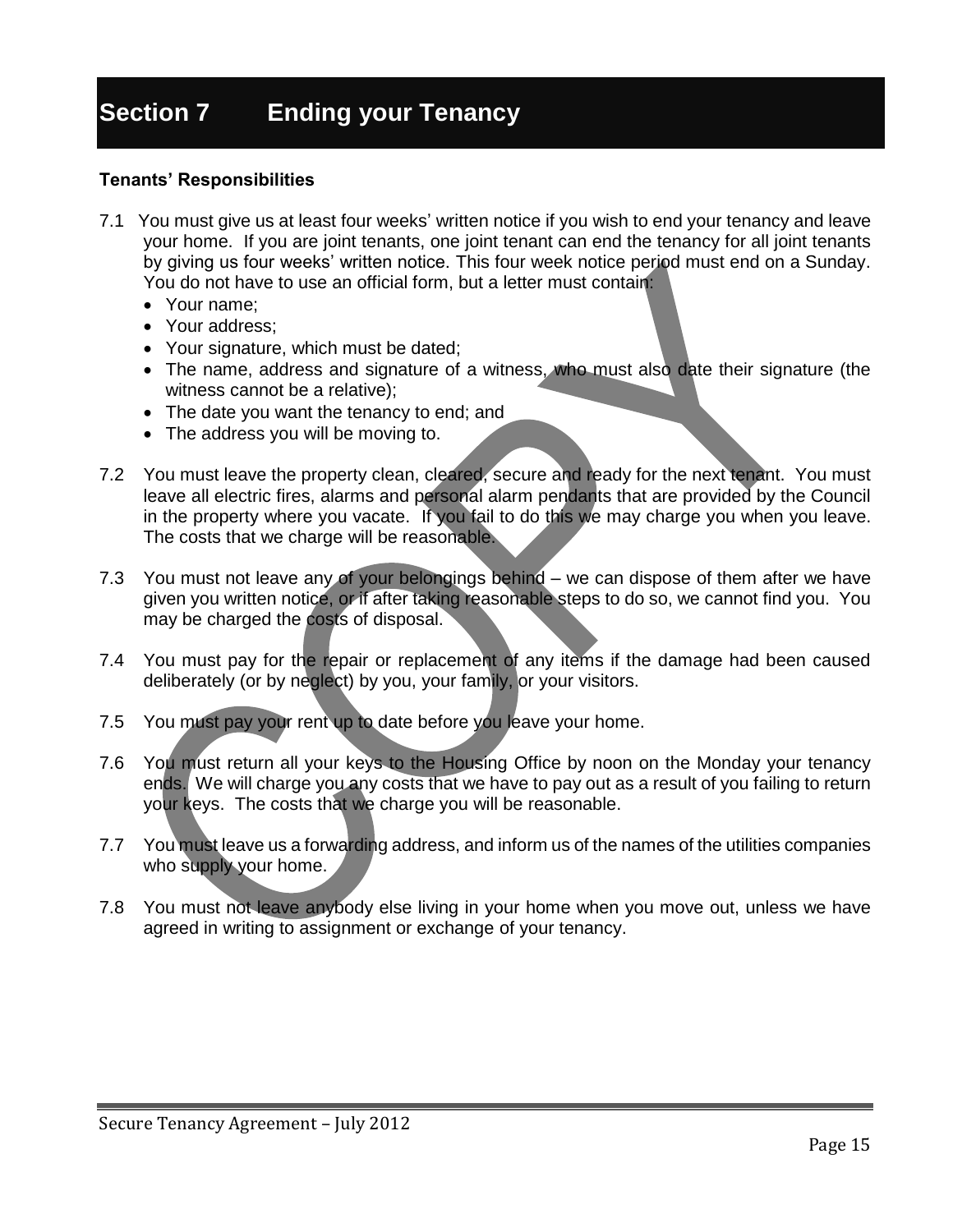- 7.9 The following circumstances may prevent you from being offered another Council home in the future:
	- You have been evicted;
	- You have abandoned your home;
	- You still owe rent or a housing related debt;
	- You left the home in poor condition and have not paid for repair or replacement; or
	- You have caused a nuisance to your neighbours.

### **Council's Responsibilities**

7.10 We may seek to end your tenancy by giving you a minimum of four weeks' written notice. This notice will end on a Sunday. We cannot force you to leave your home unless we obtain an Order from the County Court.

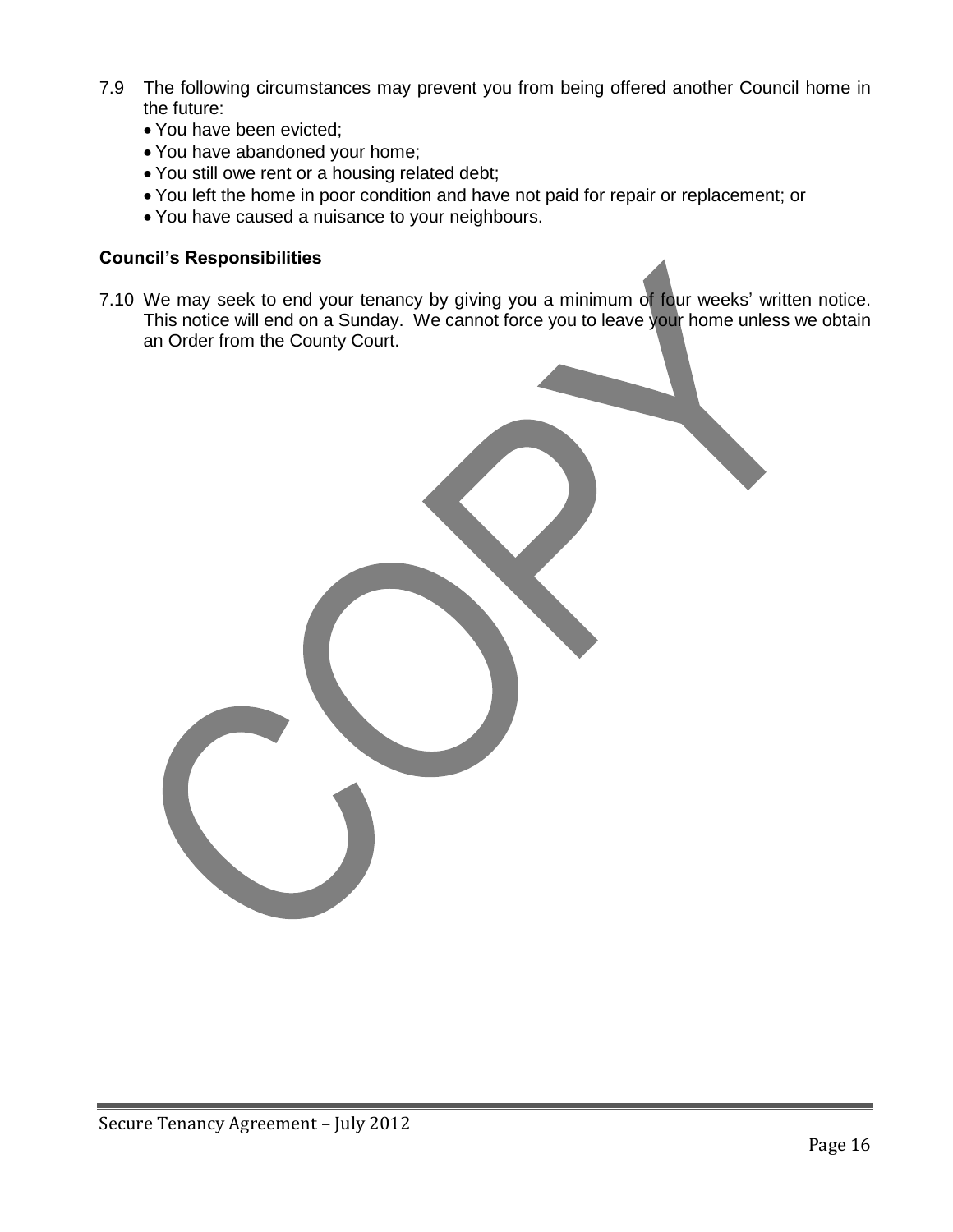# **Section 8 Your Rights and Responsibilities**

- 8.1 Your legal rights and responsibilities as a tenant are set out in the Housing Act 1985 and the Landlord and Tenant Act 1985 as amended by the Housing Act 1996 and any other relevant legislation. You can see copies of these documents at the Sleaford Offices.
- 8.2 This tenancy agreement makes you a secure tenant as defined in Part IV of the Housing Act 1985. The Council may only repossess your home by obtaining an order from the County Court.
- 8.3 Before any legal action is taken we will inform you of our intention to take legal proceedings and why. While your tenancy remains secure, you will give the opportunity to either put right the breach of your tenancy agreement or to make representations to us.
- 8.4 We may alter or add to these tenancy conditions by agreement or by the service of a Notice of Variation. Before any changes take effect we will explain why we want to make the changes, and will listen to tenants' comments.

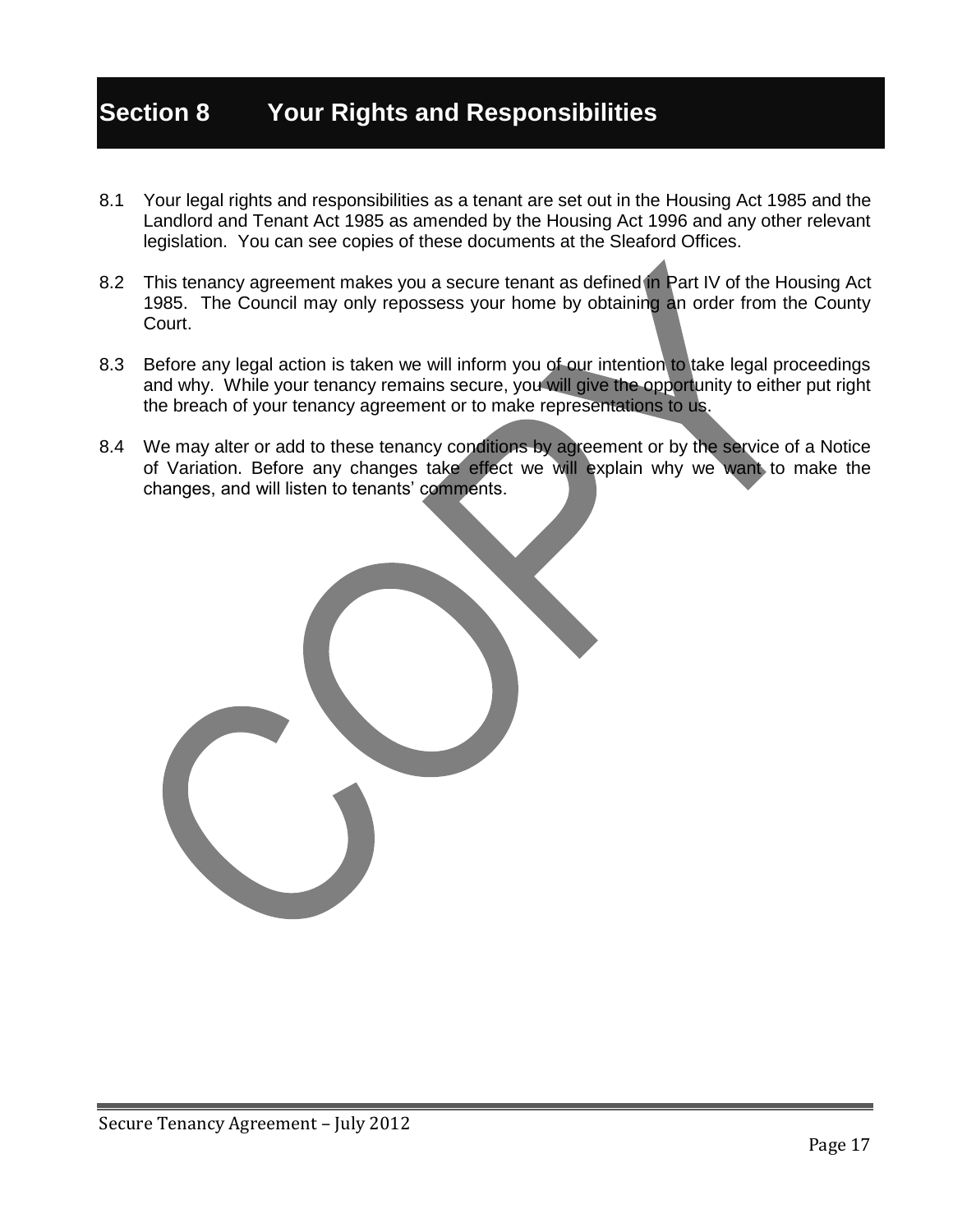# **Section 9 Letters and Notices**

9.1 The Landlord, North Kesteven District Council, hereby gives notice pursuant to Section 48 of the Landlord and Tenant Act 1987, that:

North Kesteven District Council Housing and Property Services Kesteven Street Sleaford **Lincolnshire** NG34 7EF

is the address at which Notice (including Notices in Proceedings) may be served.

- 9.2 Any letters and notices, including Notices of Seeking Possession and Notices to Quit shall be deemed to be properly served if left at the property or sent to the property by ordinary prepaid post unless you have notified us of a change of address in which case letters and notices shall be deemed to be properly served if left at your new address or sent to that address by ordinary pre-paid post.
- 9.3 We will be entitled to assume that you have received all letters and notices within 72 hours if we posted them, or within 24 hours if we delivered them by hand.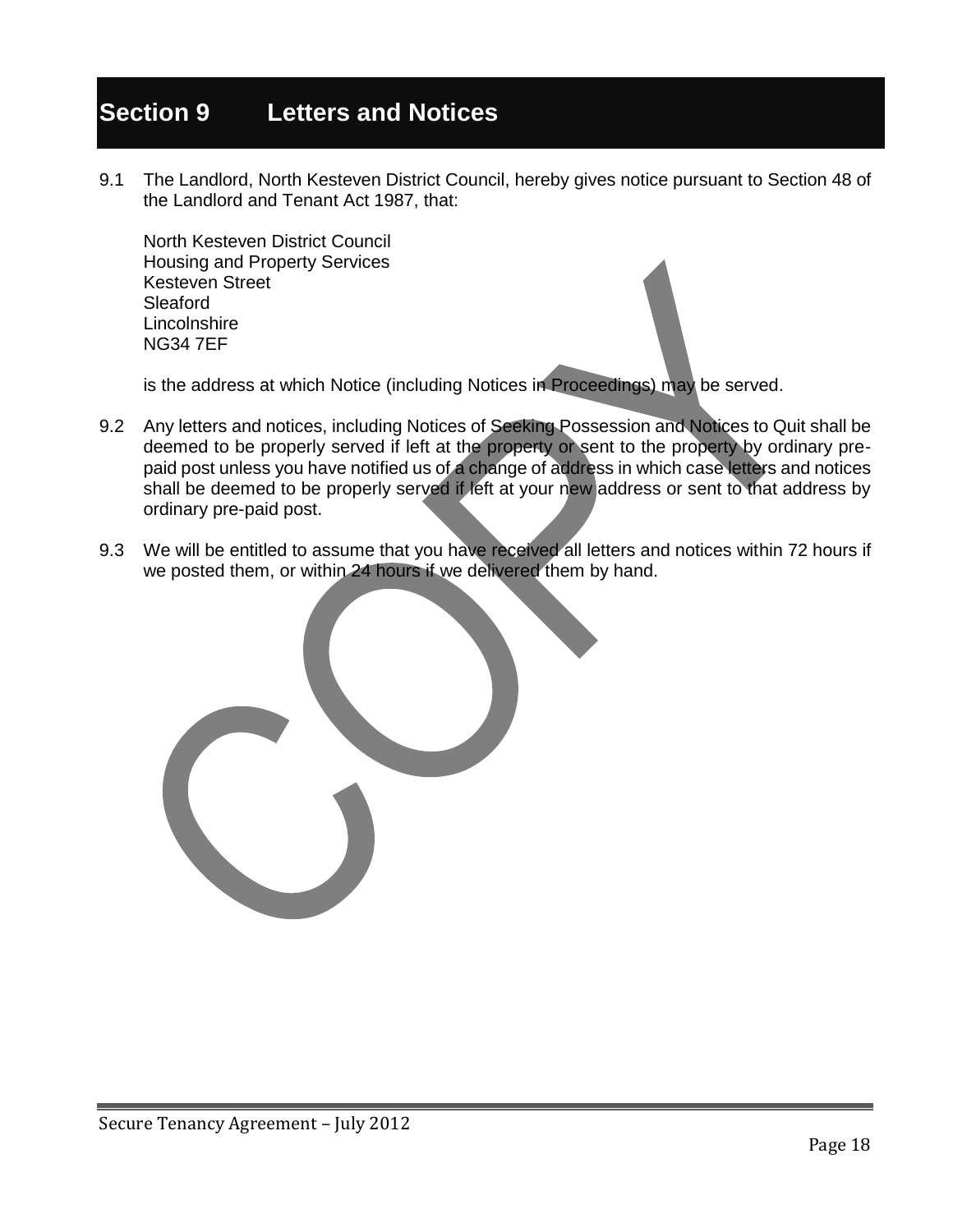# **Section 10 Information and Consultation**

- 10.1 You are entitled, under the Data Protection Act 1998, to inspect personal information held on you on file in the Housing Department. We will provide photocopies of this information on request. We may make a charge of up to £10 for this. We will provide you with a copy of any such information we hold within forty days of your request in writing and payment of the fee. You may have other rights under that Act in relation to your personal data, which we will honour. Further information can be obtained from the Council's Data Protection Officer. You are entitled to check information you have provided in connection with your housing application free of charge.
- 10.2 On request, we will provide you with free information on:
	- The terms of your tenancy;
	- Grounds by which we can seek to evict you from your home;
	- Our policy about setting rent and service charges;
	- Our complaints procedure;
	- Our policy and rules about;
		- Applying to the housing lists;
		- Allocations:
		- Transfers of tenancies:
		- Exchanges of houses between tenants, including where one party in the exchange is the tenant of another social landlord;
		- Repairs and maintenance;
		- The right to buy your house;
		- The likely consequences for you if you decide to buy your house;
		- Our tenant participation strategy; and
		- Our arrangements for taking decisions about housing management and services
- 10.3 We will consult you about making a change in:
	- Policies regarding housing management, repairs and maintenance, if the proposals is likely to significantly affect you;
	- Proposals for changes in rent and service charges;
	- Proposals for the sale or transfer of your house to another landlord;
	- Decisions about the information to be provided relating to our standards of housing management and performance;
	- Performance standards or targets in relation to housing management repairs and maintenance; and
	- Our tenant participation strategy.
- 10.4 We will take into account any views that you have before making a final decision. Any consultation with you will include giving you comprehensive information in an accessible form and reasonable time to express views.